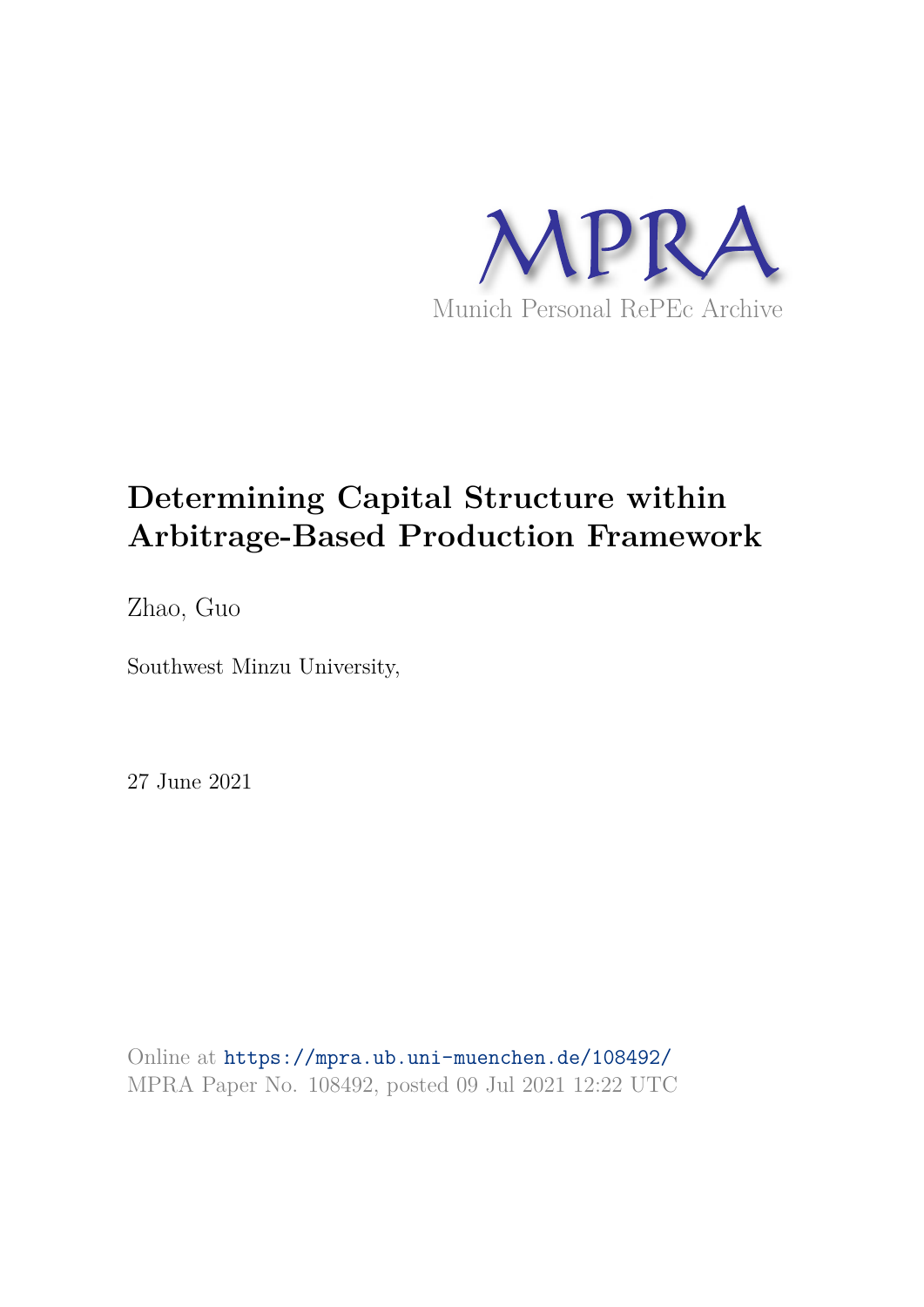# Determining Capital Structure within Arbitrage-Based Production Framework

## *By* GUO ZHAO[∗](#page-1-0)

*To explore the interactions between financial decisions and production decisions of representative firm, we propose a dynamic production model under the joint constraints of technology, budget and no arbitrage. Theoretical and numerical analysis shows that dynamic production in no arbitrage equilibrium may undergo a bifurcation into a stable capital-intensive state and an unstable labor-intensive state. Further, it is shown that in no-arbitrage equilibrium a firm's capital structure is endogenously determined by its endowment structure. These findings are consistent with empirical evidences and hence justify the no-arbitrage based production model as a useful framework with methodological advantages. (JEL D24, E23, G32)* 

As a cornerstone of modern corporate finance, the Modigliani-Miller theorem represents the first formal use of a *no arbitrage proof* in finance (Modigliani and Miller 1958; Miller 1988). Under very general assumptions, the Modigliani-Miller proposition demonstrates that a firm's capital structures do not affect its market value. However, if debt policy were completely irrelevant, actual debt ratios would vary randomly from firm to firm and from industry to industry. This inconsistency with the empirical evidences means that some determinant factors have not been captured. In the literature, this indeterminacy was referred to as the Capital Structure Puzzle (Myers 1984). Despite extensive research in the field, there is no consensus on the determinants of capital structure, and a significant

<span id="page-1-0"></span><sup>∗</sup> Zhao: Southwest Minzu University, Chengdu 610041, China (e-mail: zhaoguo@swun.edu.cn). Part of this paper has been presented at The Chinese Economists Society 2015 Conference, held on June 13-14th at Chongqing University. Financial supports from Hunan University are gratefully acknowledged.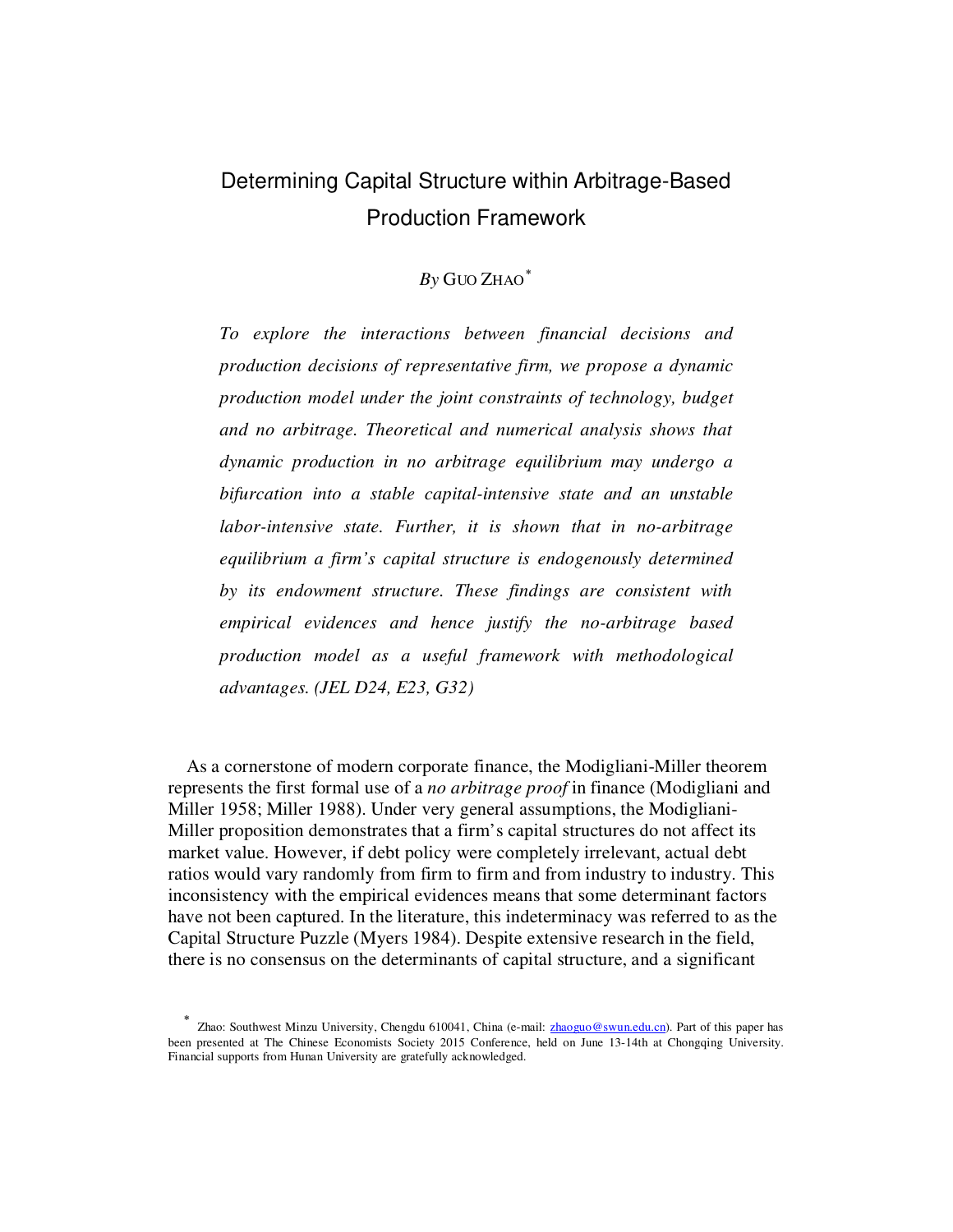gap still exists in understanding how do firms choose their capital structures (Michael J. Barclay and Clifford W. Smith, 2005; Murray Z. Frank and Vidhan K. Goyal, 2015).

An unfortunate consequence of the Modigliani-Miller irrelevancy propositions has been the discarding (and denial) of theories for determining the financial structure (Ross, 1977). If the Modigliani-Miller hypothesis is complete and thought to be correct, then it also means that if firms maximize their market value, the *real* decisions are the only decisions that count, and the financial decisions have no bearing on them (Stiglitz, [1](#page-2-0)974).<sup>1</sup> From this point of view, an answer to the capital structure puzzle requires an analysis of the interactions between the financial and real decisions of representative firm. In fact, researchers in finance have long been interested in the question of how financial decisions influences and is influenced by production decisions (Diamond, 1967; Fama, 1972; Stiglitz, 1972; Hayne E. Leland, 1974; Ross, 1978).

Part of the difficulty in understanding the capital structure puzzle stems from the dichotomy between finance and production. In contrast to the financial view of the criteria of rational decision-making as the maximization of market value (Modigliani and Miller 1958), the neoclassical theory of production is based on the maximization of profits (Goolsbee *et al.*,2019). However, the profit maximization assumption has long been criticized,  $2$  chiefly on grounds that it lacks realism (Koplin, 1963; Anderson *et al.*, 2005). For example, the profit maximization model only analyzes a single industry, regardless of the existence of risk-free assets in a whole economy with multiple interacting markets. This will inevitably lead to zero-profit equilibrium in the industry alone (Goolsbee *et al.*, 2019). In practice, however, the existence of risk-free assets may help to set a lower bound to the rate of return on investment and hence prevent the return on investment from being driven to zero (James Tobin, 1965).

<sup>1</sup> Stiglitz (1974) divided the decisions of the firm into four groups:

<sup>(</sup>a) How should the firm finance its investment?

<sup>(</sup>b) How should the firm distribute its revenue?

<sup>(</sup>c) How much should the firm invest?

<sup>(</sup>d) Which projects should the firm undertake (or what techniques of production should the firm employ)?

<span id="page-2-0"></span>The first two decisions of the firm are the *financial* decisions of the firm, the latter two the *real* decisions. Stiglitz mentioned that the two financial decisions are closely related, and so are the two real decisions. What is not obvious is the relationship between the real decisions and the financial decisions, which is exactly what this paper shall explore.

<span id="page-2-1"></span><sup>&</sup>lt;sup>2</sup> Modigliani and Miller (1958) has pointed out that the maximization of profits has serious drawbacks when allowing for the existence of uncertainty: "With the recognition of uncertainty, …, the profit maximization criterion is no longer even well defined. Under uncertainty there corresponds to each decision of the firm not a unique profit outcome, but a plurality of mutually exclusive outcomes which can at best be described by a subjective probability distribution. The profit outcome, in short, has become a random variable and as such its maximization no longer has an operational meaning. Nor can this difficulty generally be disposed of by using the mathematical expectation of profits as the variable to be maximized. For decisions which affect the expected value will also tend to affect the dispersion and other characteristics of the distribution of outcomes."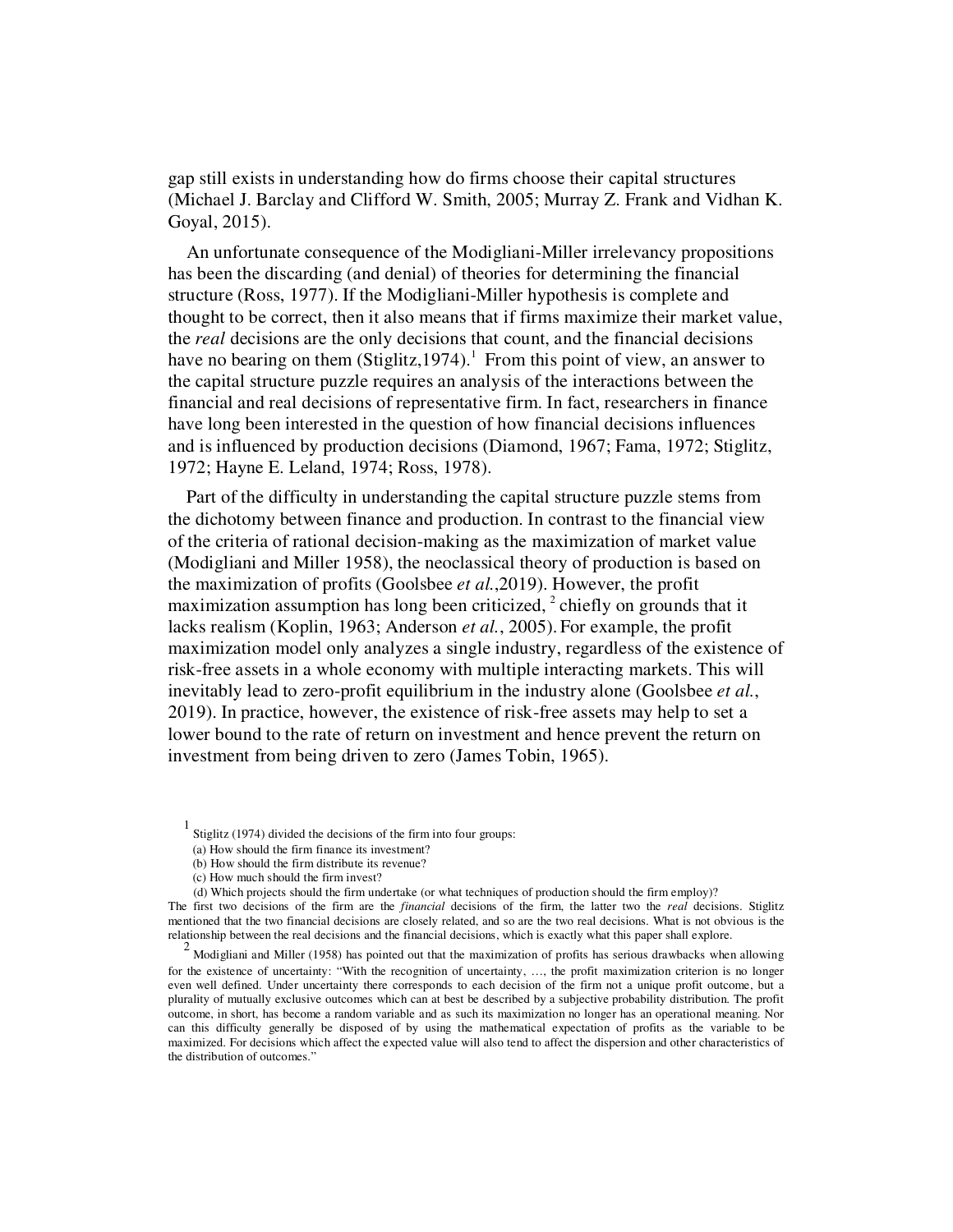To study the interaction between financial and production decisions, we propose a dynamic production model under the joint constraints of technology, budget and no arbitrage. In no-arbitrage equilibrium, risk-neutral firms obtain risk-free rate of return on investment,<sup>[3](#page-3-0)</sup> rather than zero economic profit derived from profit maximization. The risk-free return may be zero but is not necessarily so. As a result, the dynamic production in no-arbitrage equilibrium is a natural generalization of profit maximization. When the risk-free return approaches zero, this dynamic production model may degenerate into the classical case of profit maximization. This technical route can be shown in the following scheme in which the horizontal arrows  $(\Rightarrow)$  represent implication and the downward arrows  $(\downarrow)$  represent generalization

|              | profit Maximization $\Rightarrow$ competitive equilibrium $\Rightarrow$       |  | zero economic profit |  |
|--------------|-------------------------------------------------------------------------------|--|----------------------|--|
|              |                                                                               |  |                      |  |
| no arbitrage | $\Rightarrow$ no-arbitrage equilibrium $\Rightarrow$ risk-free rate of return |  |                      |  |

On the other hand, when the risk-free returns become nonzero, the economic system may undergo a bifurcation into a capital-intensive state and a laborintensive state. Besides numerical simulation, we also theoretically obtain an estimate region of attraction for these equilibrium states in terms of capital-labor ratio. As a result, the capital-intensive state is asymptotically stable, but the laborintensive state is unstable. These findings are consistent with the empirical pattern of *multiple equilibria* (Costas Azariadis and Allan Drazen, 1990; Carter and Barrett*, 2006*) and *conditional convergence* (Baumol *, 1986;* De Long*, 1988;* Barro and Xavier *, 1992*).

.

As an application, we show that in no-arbitrage equilibrium a firm's debt/equity ratio is endogenously determined by its endowment structures, and *vice versa*. As a result, the actual debt/equity ratios would tend to vary from industry to industry, and even between companies within an industry. This result partially solved the long-standing capital structure puzzle (Myers 1984), and hence justify the noarbitrage production model as a useful framework.

The rest of the paper proceeds as follows. In section **I**, a dynamic production model of a closed economy is constructed under the joint constraints of technology, budget and no arbitrage. Section **II** focuses on the solutions of the model, with emphasis on the tangent bifurcation from the profit maximization

<span id="page-3-0"></span><sup>&</sup>lt;sup>3</sup> The validity of this statement depends on the assumption that representative firms are risk neutral, so that the degree of uncertainty (measured by Variance) will not affect investment decisions. Otherwise, risk premium of different industry must be considered on the basis of the Capital Asset Pricing Model (see Tobin 1958; Sharpe 1964).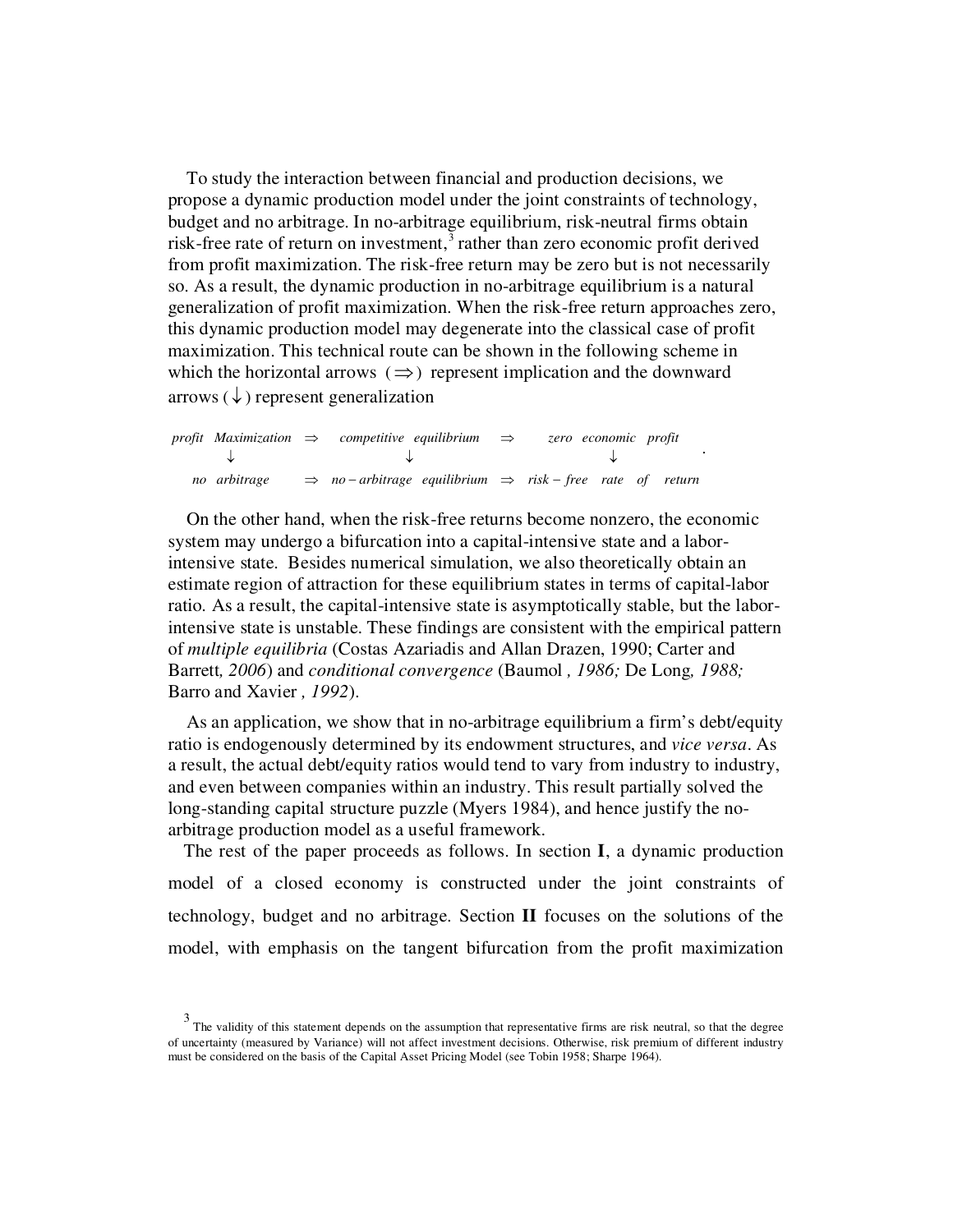point. The Lyapunov asymptotic stability of these solutions is discussed in Appendix and summarized in section **III**. In section **IV** we give an answer to the long-standing capital structure puzzle. Section **V** concludes this paper with some methodology remarks.

#### **I. Dynamic Production Model**

Before we get into the details, let's summarize a few key features of classical theory of production that are shared by our model. Typically, the market structure is characterized by perfect competition with free entry and exit. The representative firm produces a perfectly divisible product using exogenously given technologies that converts inputs into outputs. Further, the representative firm is assumed to be a price taker *in a probabilistic sense* (Sandmo, 1971), <sup>[4](#page-4-0)</sup> so that the expected wage of labor  $W$ , the expected rental price of capital  $i$ , and the expected price level *P* will be taken as given.

Contrary to the static characteristic of profit maximization, our dynamic production model comprises two periods. The investment is taking place at the *beginning* of period *t* , but the resulting output is sold at the *end* of period *t* , or equivalently, at the *beginning* of period  $t+1$ <sup>[5](#page-4-1)</sup>. The very bridge that links this time lag is the risk-free interest rate, written as  $r$ , which is the bridge between present and future (Fisher, 1930). The risk-free rate of return may be zero but is not necessarily so. Further, in a dynamic world we have to consider the depreciation rate of capital, denoted to be  $\delta \in [0,1]$ .

In reality, firms like consumers are subject to budget constraints. [6](#page-4-2) Formally, we

assume that the market value of the total budget at the *beginning* of period t is  $B_t$ .

<span id="page-4-0"></span><sup>4</sup> This basic assumption is made in order to be consistent with the dynamic essence of our production model, since there exists of a fundamental time lag between expenditure and revenue. In a dynamic world, risk may arise in the gap between investing money and receiving profits because unexpected events may occur which may alter the value of profits. The absence of risk and uncertainty shows itself particularly in the absence of asset preference (see Tobin 1958).

<span id="page-4-1"></span><sup>5</sup> We shall assume that in stationary economy the production period coincides with the maturity of risk-free interest rate. Time-to-build technology (see Kydland and Prescott 1982) will not be considered in this paper.

<span id="page-4-2"></span><sup>&</sup>lt;sup>6</sup> Note that in much of standard microeconomic theory, only consumers, not producers, face budget constraints. But the assumption that producers are unconstrained is made merely for convenience, since most of this theory is not concerned with the relationship between finance and production, where such constraints come into play (Kornai *et al.*, 2003). In practice, the existence and importance of a budget constraint becomes patently clear, and the traditional distinction between firms and households is blurred and perhaps vanished (see Becker 1962).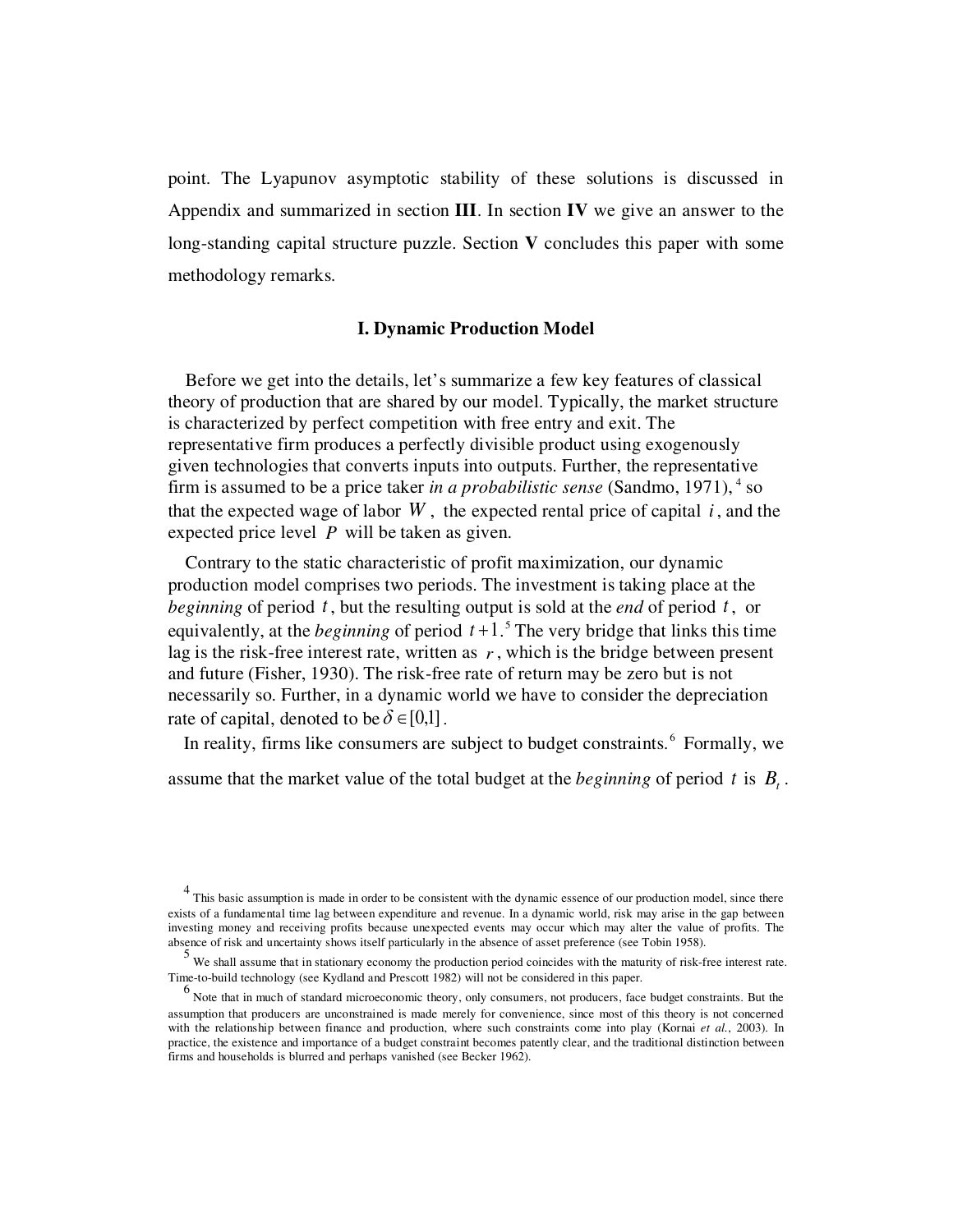Then the efficient allocation of labor  $L_t$  and capital  $K_t$  at the beginning of period *t* must satisfy the budget constraint (cost constraint) imposed by its total wealth

 (1) *<sup>t</sup> WL<sup>t</sup> B<sup>t</sup> iK* + = .

The no-arbitrage constraint means there is no free lunch (Ross, 2004). Thus, in no-arbitrage equilibrium the rate of return on investment is necessarily equal to the risk-free interest rate, and is the same no matter in terms of what it is measured. To be precise, the total wealth at the end of period t equals  $B_t(1+r)$  in terms of money. On the other hand, at the end of period *t* the firm's total wealth consists of two components: the physical output  $Q_t$  and the capital stock  $K_t(1-\delta)$ . In equilibrium the market value of the physical output and the capital stock must add up to the total wealth at the end of period *t* . Were this not so an

Assume that the output is sold at the *end* of period *t* , then the no-arbitrage constraint gives rise to the following accounting identity

(2) 
$$
PQ_t + iK_t(1-\delta) = B_t(1+r).
$$

arbitrage process would be set in motion.

In theory, when a particular production function  $Q_t = AF_t(K_t, L_t)$  is specified, the solution of the system gives each of the three physical variables  $(L, K, Q)$ as multivariable functions of other state variables (Fig. 1(**B**)). No maximum problem need be studied, and no derivatives need be taken.

#### **II. Tangent Bifurcation**

In general, if the production function is non-linear, then there is no unique equilibrium like the tangent point for cost minimization. On the contrary, in noarbitrage equilibrium the economic system may have multiple solutions in general.

To see this, substitute the production function  $Q_t = AF_t(K_t, L_t)$  in the noarbitrage constraint equation to obtain the *no arbitrage curve*

(3) 
$$
PAF_t(K_t, L_t) + iK_t(1 - \delta) = B_t(1 + r).
$$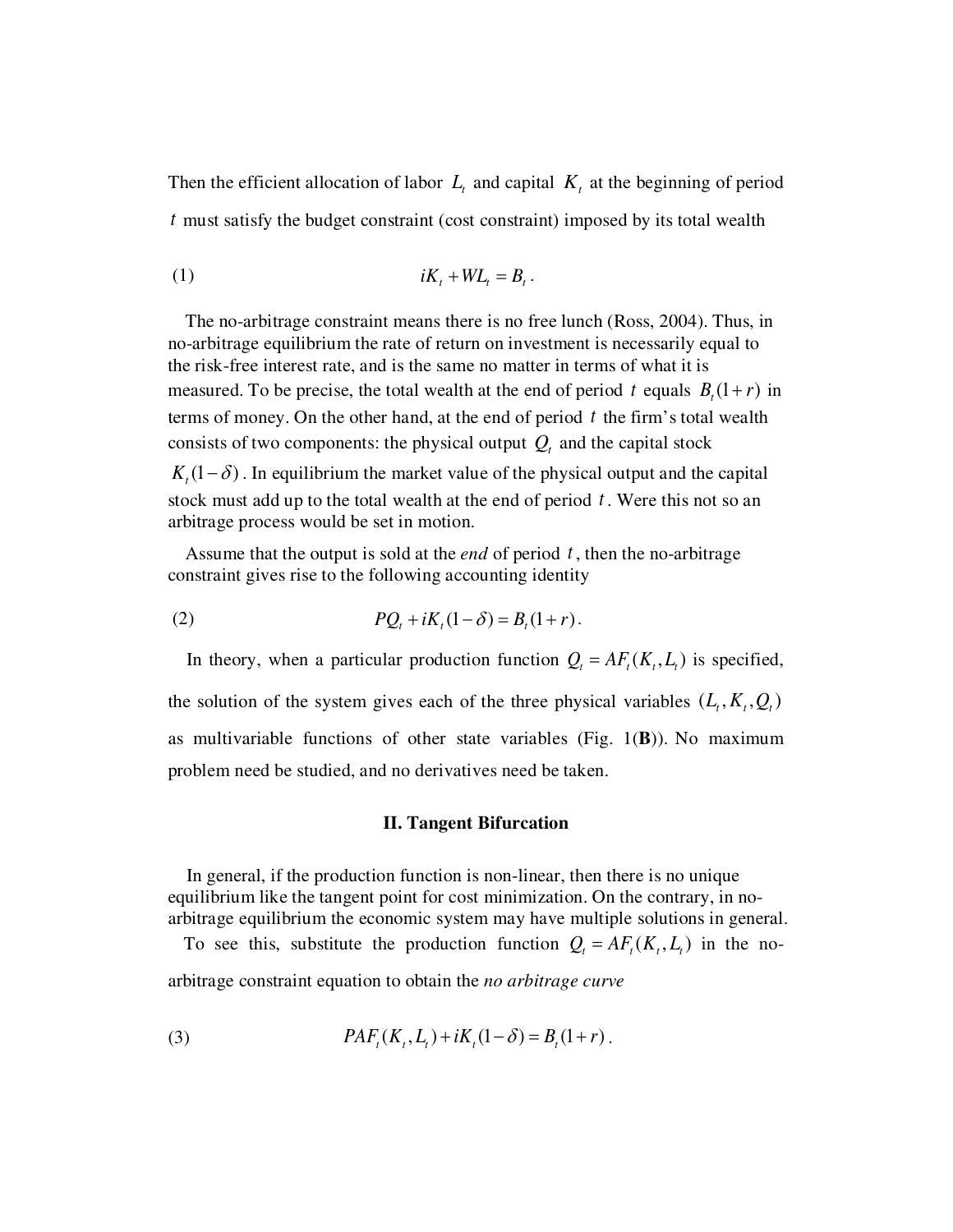Because of the principle of diminishing marginal rate of technical substitution between capital and labor (Goolsbee *et al.*, 2019), the production function (Fig. 1(**A**)) and hence the no arbitrage curve (Fig. 1(**B**)) slopes downwards from left to right and is convex to the point of origin. It follows that the no arbitrage curve intersected with the budget line at most twice. Thus multiple equilibria could appear even among economies with *identical* state variables.<sup>[7](#page-6-0)</sup>



FIGURE 1. THE NO-ARBITRAGE EQUILIBRIUM AS A NATURAL GENERALIZATION OF PROFIT MAXIMIZATION

*Notes:* (**A**) Shown is to minimize the total cost  $TC = 15K + 10L$  subject to the Cobb–Douglas technology  $Q = 2K^{0.2}L^{0.81} = 4000$  . The cost is minimized at the tangent point where  $(L^*,K^*) \approx (2652,437)$  .The corresponding total cost and marginal cost are  $TC \approx 33063$  and  $MC \approx 8.1839$ , respectively. (**B**) Shown is a plot of the no arbitrage curve with  $\delta = 0.2$ ,  $r = 0.05$ ,  $P = MC$  and  $B_{\infty} = TC$ . It can be seen clearly that there are two intersections between the no arbitrage curve and the budget line.<sup>[8](#page-6-1)</sup>

It's easy to see that these two solutions have different capital-labor ratio and different level of output, and hence stand for different type of economies. For ease of reference, we denote the solution with low capital-labor ratio as  $(L_t^1, K_t^1)$ , which corresponds to labor-intensive or capital-poor economy. Similarly, we denote the solution with high capital-labor ratio as  $(L<sub>t</sub><sup>2</sup>, K<sub>t</sub><sup>2</sup>)$ , which stands for capital-intensive or capital-rich economy.

The existence of such multiple equilibria is consistent with the pattern of economic growth across and within nations (Costas Azariadis and Allan Drazen,

<span id="page-6-0"></span><sup>7</sup> As a result, heterogeneous firms can coexist in no-arbitrage equilibrium. So, in general an economic system at a particular macroscopic state may occupy a number of microscopic states. This result differs from neoclassical theory of production, but agrees with the thermodynamic equilibrium of idea gas (see Feynman et al. 2013). In a sense, this means that economic system in no-arbitrage equilibrium behaves in much the same way as *thermodynamics* equilibrium (Tao, 2016), rather than *mechanics* equilibrium.

<span id="page-6-1"></span><sup>8&</sup>lt;br>For ease of comparison, we keep these state variables the same in all figures, samples as well as Appendix. By the way, most of these parameters are taken from a cost-minimization example of Goolsbee *et al.* (2019) .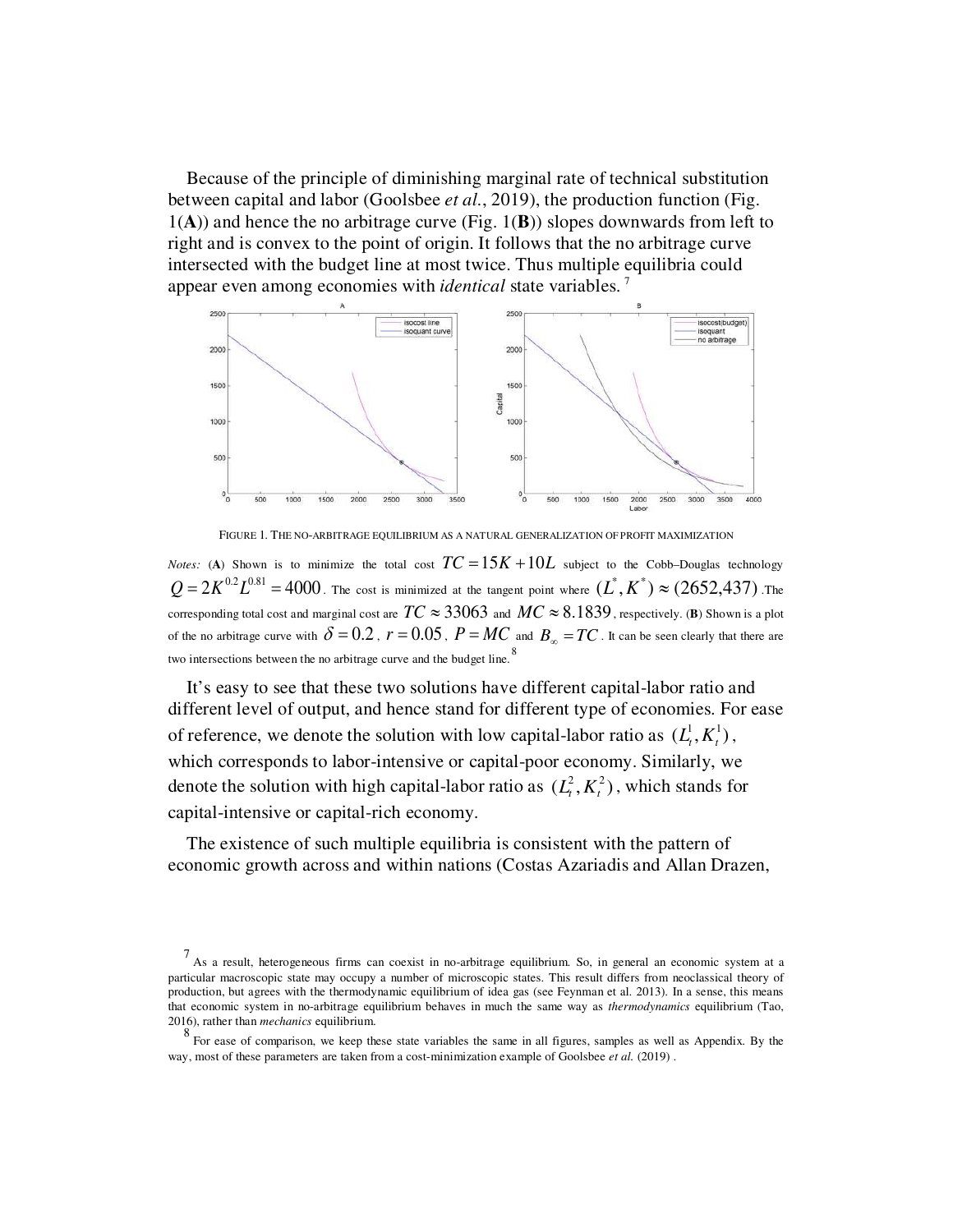1990; Carter *et al., 2006*). In practice, the economy's actual state is determined by its actual factor endowments.

To proceed, note that there is obviously an asymptotic case where the budget line and the no arbitrage curve are tangent to each other when  $\delta \rightarrow 1$  and  $r \rightarrow 0$ . In this limiting case our dynamic production model will degenerate into the classical case of profit maximization (Fig. 2). Note that this tangent point always lies *between* the two intersection points of the budget line and the no arbitrage curve for  $\delta < 1$  and  $r \neq 0$ .

Borrowing a terminology from Dynamic System (Robinson,2012), we say that the economic system has undergone a *tangent bifurcation* from the profit maximization point.



FIGURE 2. TANGENT BIFURCATION FROM THE PROFIT MAXIMIZATION POINT

*Notes:* Shown is a plot of the no arbitrage curve with  $P = MC \approx 8.1839$  and  $B_{\infty} = TC \approx 33063$ . (A) The no arbitrage curve with  $r = 0.05$  and  $\delta = 0.1, 0.2, 0.3, 0.4, 0.5$  respectively, from left to right. (**B**) The no arbitrage curve with  $\delta = 0.6$  and  $r = 0.01, 0.02, 0.03, 0.04, 0.05$  respectively, from left to right.

#### **III. Asymptotic Stability**

Since the economic system in no-arbitrage equilibrium may have multiple steady-state solutions, none of them can have global asymptotic stability in the sense of Lyapunov (Robinson, 2012). This means that different starting point for the growth path may lead to different final state.<sup>[9](#page-7-0)</sup> Fortunately, the dynamic nature of our model enables us to discuss the asymptotic stability of these solutions.

For simplicity, consider a Cobb–Douglas technology with *constant return to scale*. In such a case the product function has the form  $Q_t = K_t^{\alpha} L_t^{1-\alpha}$  for some

<span id="page-7-0"></span><sup>9</sup> See Appendix for a possible definition of growth path in multiple equilibria.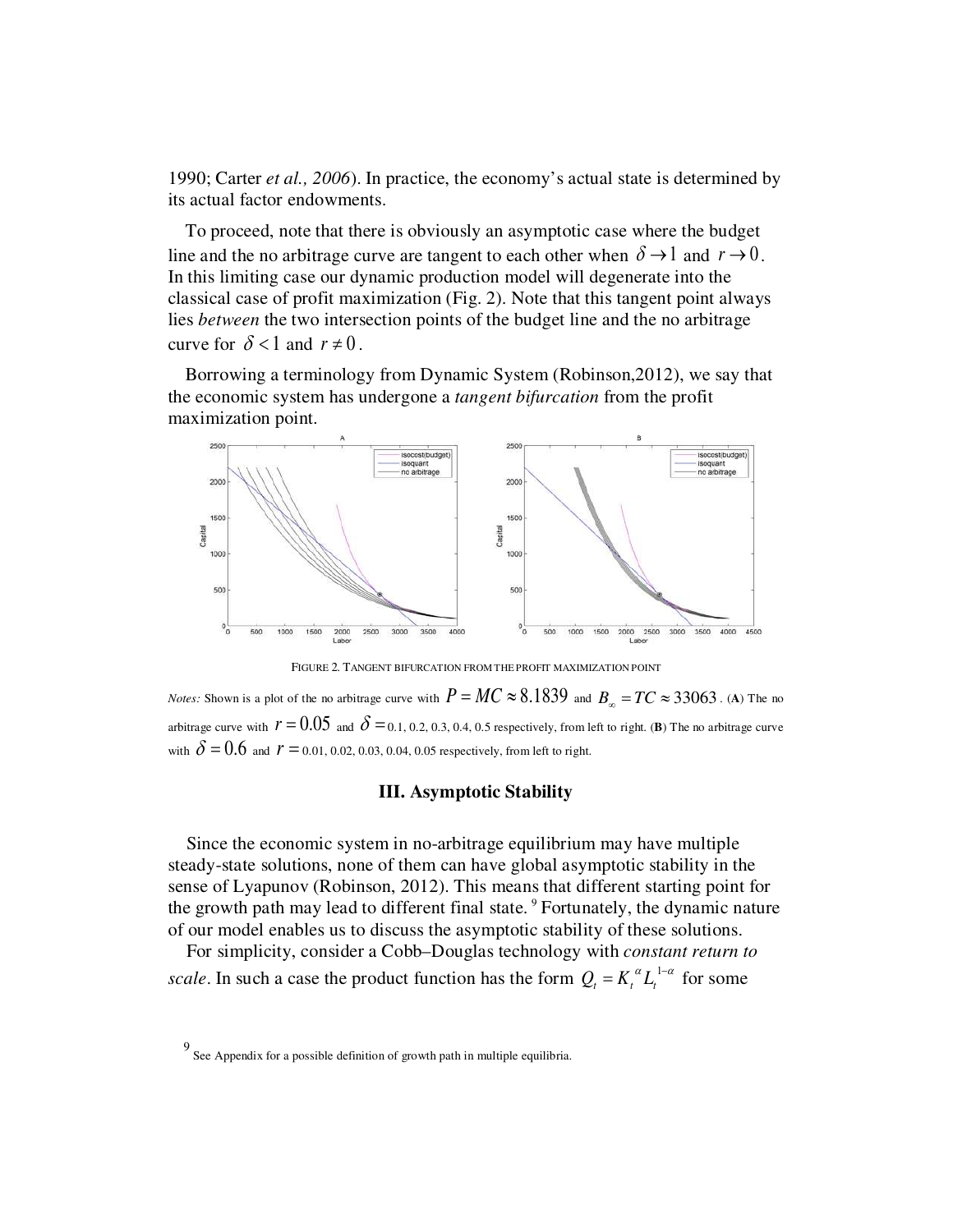$\alpha \in (0,1)$ . To proceed, eliminate  $B<sub>t</sub>$  from the system of equations (1) and (2) to get

(4) 
$$
PK_{t}^{\alpha}L_{t}^{1-\alpha} = i(r+\delta)K_{t} + W(1+r)L_{t}.
$$

Dividing  $L_t$  and rewrite it in terms of per capita variable  $k_t = K_t / L_t$ , we have

(5) 
$$
Pk_t^{\alpha} = i(r+\delta)k_t + W(1+r).
$$

Rearrange equation (5) as follows

(6) 
$$
k_t = \frac{P}{i(r+\delta)} k_t^{\alpha} - \frac{W(1+r)}{i(r+\delta)} = g(k_t).
$$

It is easy to see that  $k_t = g(k_t)$  is a *fixed point* of the nonlinear function  $g(\cdot)$ . To analyze the stability of  $k_t$  under iteration, take the first-order derivative with respect to *<sup>t</sup> k*

(7) 
$$
g'(k_{t}) = \frac{\alpha}{i(r+\delta)} P k_{t}^{\alpha-1}.
$$

Since equation (5) always holds in equilibrium, we can solve and then substitute for  $P k_t^{\alpha-1}$  to get

(8) 
$$
g'(k_t) = \alpha \left( 1 + \frac{W(1+r)}{i(r+\delta)} \times \frac{1}{k_t} \right).
$$

It is well known (Robinson, 2012) that the fixed point  $k_t = g(k_t)$  is stable under iteration if its first-order derivative satisfies

(9) 
$$
g'(k_{t}) = \alpha \left( 1 + \frac{W(1+r)}{i(r+\delta)} \times \frac{1}{k_{t}} \right) < 1.
$$

Solving for  $k_t$  we obtain a threshold for the endowment structure to be asymptotically stable

(10) 
$$
k_{t} > \frac{\alpha W(1+r)}{(1-\alpha)i(r+\delta)} := \underline{k}.
$$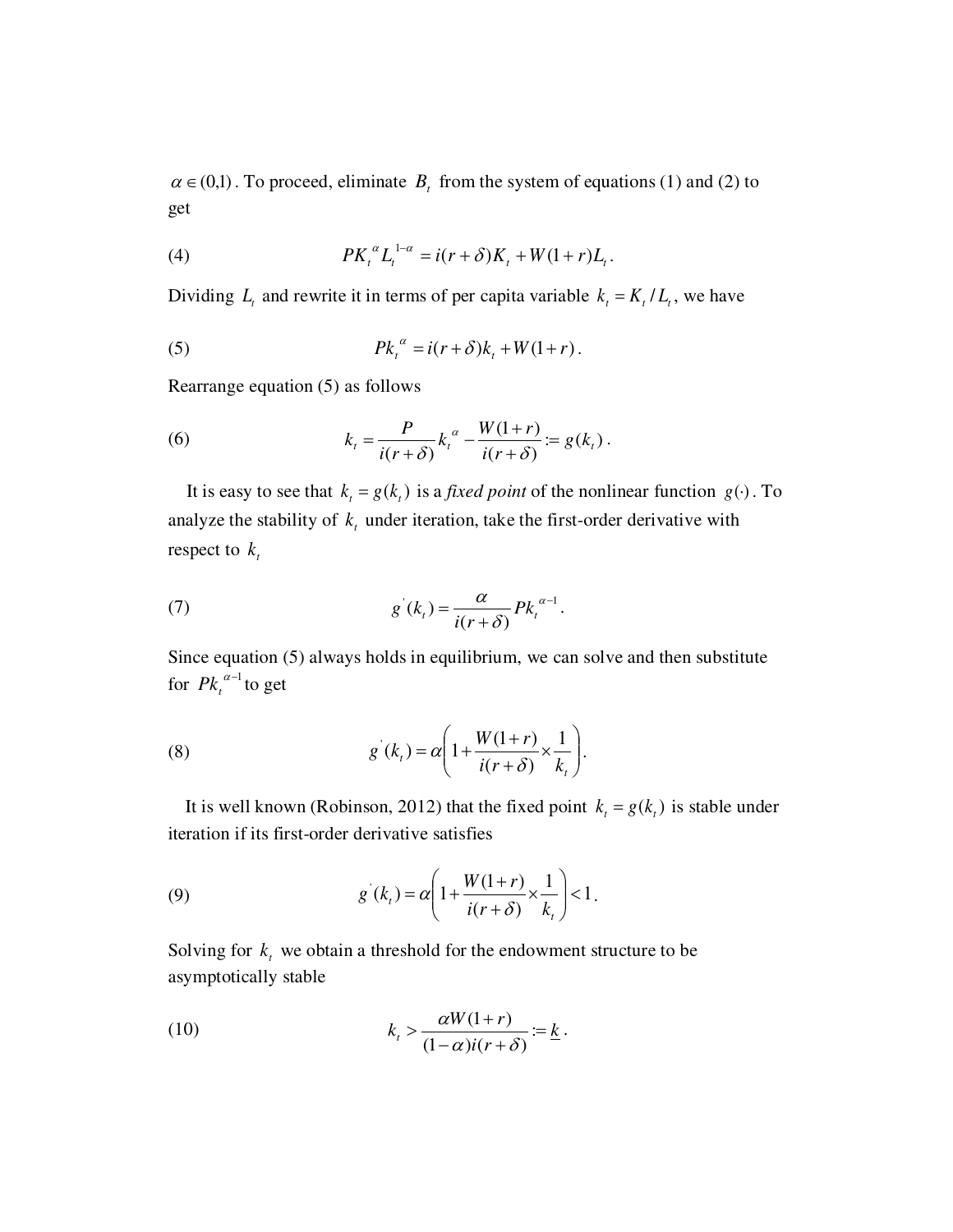Since this threshold  $\underline{k}$  does *not* explicitly contain  $B_t$ , it is robust in that it is independent of specific growth process (see Appendix for details).

A limiting case of important interest is when  $\delta \rightarrow 1$  and  $r \rightarrow 0$ . In such a case the threshold approaches to  $\alpha W/((1-\alpha)i)$ , which is exactly the *expansion path* derived from cost minimization under Cobb–Douglas production function (Goolsbee *et al.*, 2019).

Further, if  $r + \delta < 1$  and  $r > 0$ , then it is easy to see that the threshold value satisfies  $\underline{k} > \alpha W / (1 - \alpha)i$ . It follows that the labor-intensive equilibrium  $(L_t^1, K_t^1)$ is unstable at any period *t* , [10](#page-9-0) since the *expansion path* always lies *between* the two no-arbitrage equilibrium solutions (property of tangent bifurcation, see section II).

To illustrate, consider the Cobb–Douglas production function  $Q_t = AK_t^{0.2}L_t^{0.81}$ , which *approximately* satisfies constant return to scale. So we can obtain a *rough* estimate of the corresponding threshold value

(11) 
$$
\underline{k} \approx \frac{\alpha W(1+r)}{(1-\alpha)i(r+\delta)} \approx 0.7.
$$



FIGURE 3. MONTE CARLO SIMULATIONS OF THE REGION OF ATTRACTION

*Notes:* The growth path starting from the red dot will converge to the capital-poor equilibrium  $(L^1_\infty,K^1_\infty)$  , and the growth path starting from the green dot will converge to the capital-rich equilibrium  $(L_\infty^2,K_\infty^2)$  . The growth rate of Logistic process is fixed at  $\lambda = 0.5$ . The number of samples is 5000. (A) Using Newton's Iteration Method to compute the growth path, the resulting threshold is near 0.5. (**B**) Invoking Matlab's fsolve function to compute the growth path, the resulting threshold is about 0.52.

<span id="page-9-0"></span> $10$  In a sense the lack of stability for capital-poor state means that labor-intensive economy has a strong incentive to improve its endowment structure, based on its comparative advantage in labor-intensive industries. It is this kind of comparative-advantage-following approach that enables a capital-poor economy to transit into a capital-rich one as capital accumulation reaches certain threshold level (Lin, 2011; Ju *et al.,* 2015).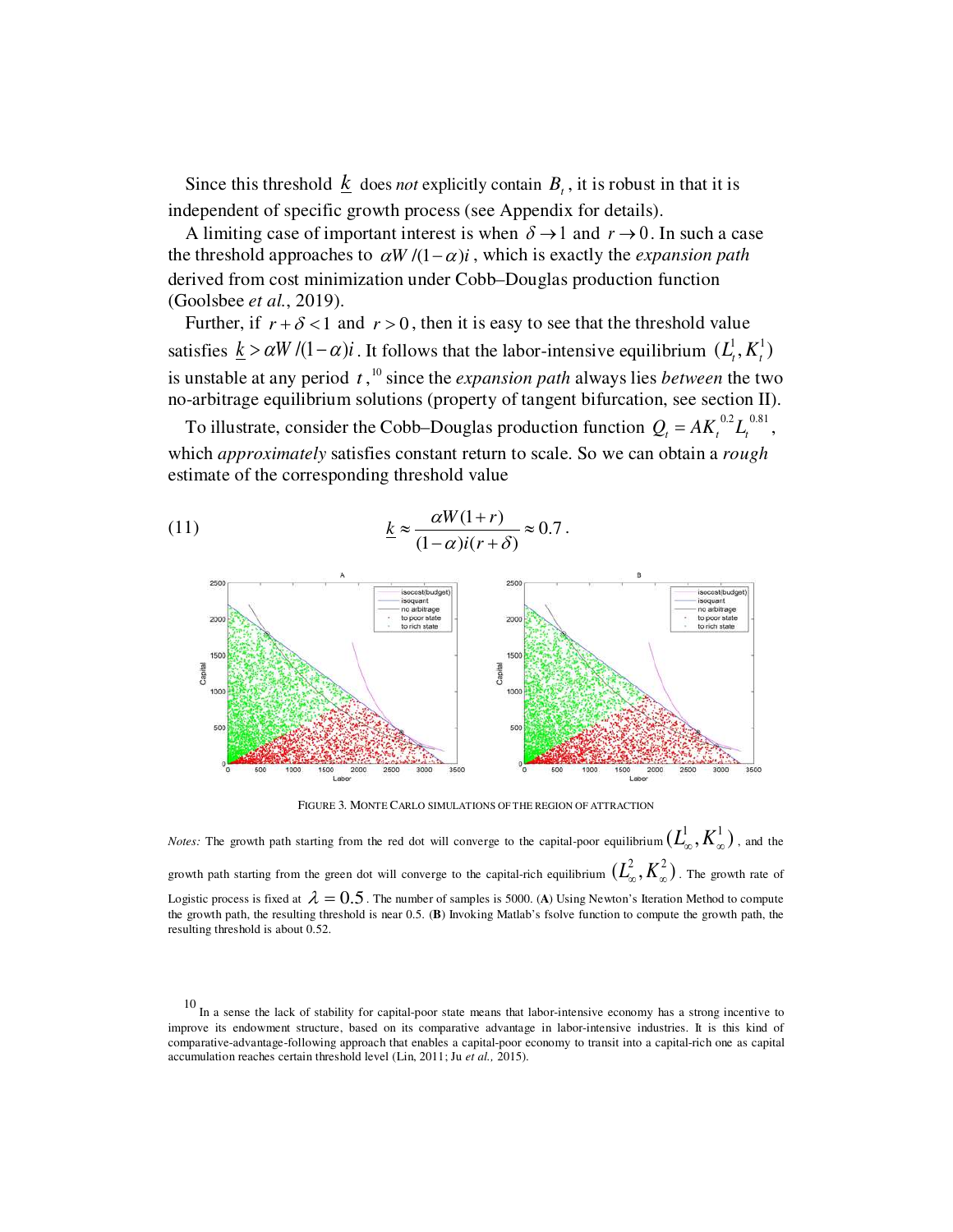**Example:** Consider the following Logistic process

(12) 
$$
B_{t+1} = B_t \exp(\lambda(1 - B_t / TC)),
$$

where TC is the capacity of total wealth and  $\lambda > 0$  is the usual growth rate. It is well known that for  $\lambda < 2$  this Logistic process has one globally stable equilibrium point at  $B_\infty = TC$  (May , 1974, 1976), which gives rise to two final states:  $(L_{\infty}^1, K_{\infty}^1) \approx (2934,248)$  and  $(L_{\infty}^2, K_{\infty}^2) \approx (602,1803)$  (Fig. 1(**B**)).

Following this Logistic process, the world may eventually form into two convergence clubs: the poor or developing club  $(L^1_{\infty}, K^1_{\infty})$ , and the rich or developed club  $(L_{\infty}^2, K_{\infty}^2)$  (Fig. 3). This result of club convergence is consistent with observed pattern of the postwar economic growth (Baumol*, 1986;* De Long*, 1988;* Barro *et al., 1992*).

However, only the capital-rich equilibrium  $(L_{\infty}^2, K_{\infty}^2)$  is asymptotically stable. An estimate region of attraction consists of endowments with capital-labor ratios above  $k$  (Fig. 3). This means that the growth path with initial capital-labor ratio  $k_0 > \underline{k}$  always converges to  $(L^2_\infty, K^2_\infty)$ .

On the contrary, the capital-poor equilibrium  $(L^1_\infty, K^1_\infty)$  is unstable. More specifically, if the initial capital-labor ratio  $k_0 < \underline{k}$ , then the corresponding growth path may converge either to  $(L^1_\infty, K^1_\infty)$  or to  $(L^2_\infty, K^2_\infty)$ , conditioned on the initial budget and growth rate (Fig. 3). This result of conditional convergence is consistent with observed pattern of the postwar economic growth (Baumol*, 1986;* De Long*, 1988;* Barro *et al., 1992*).

#### **IV. The capital structure puzzle**

Arising from the dichotomy between finance and production, the capital structure puzzle calls for a theory to explain "how do firms choose their capital structures." (Myers 1984) In this section, we give an answer to the capital structure puzzle by exploring the interactions between the financial and real decisions of representative firm.

To simplify the analysis, we assume that the total budget at the *beginning* of each period can either be *accumulated* during the past periods or *financed* via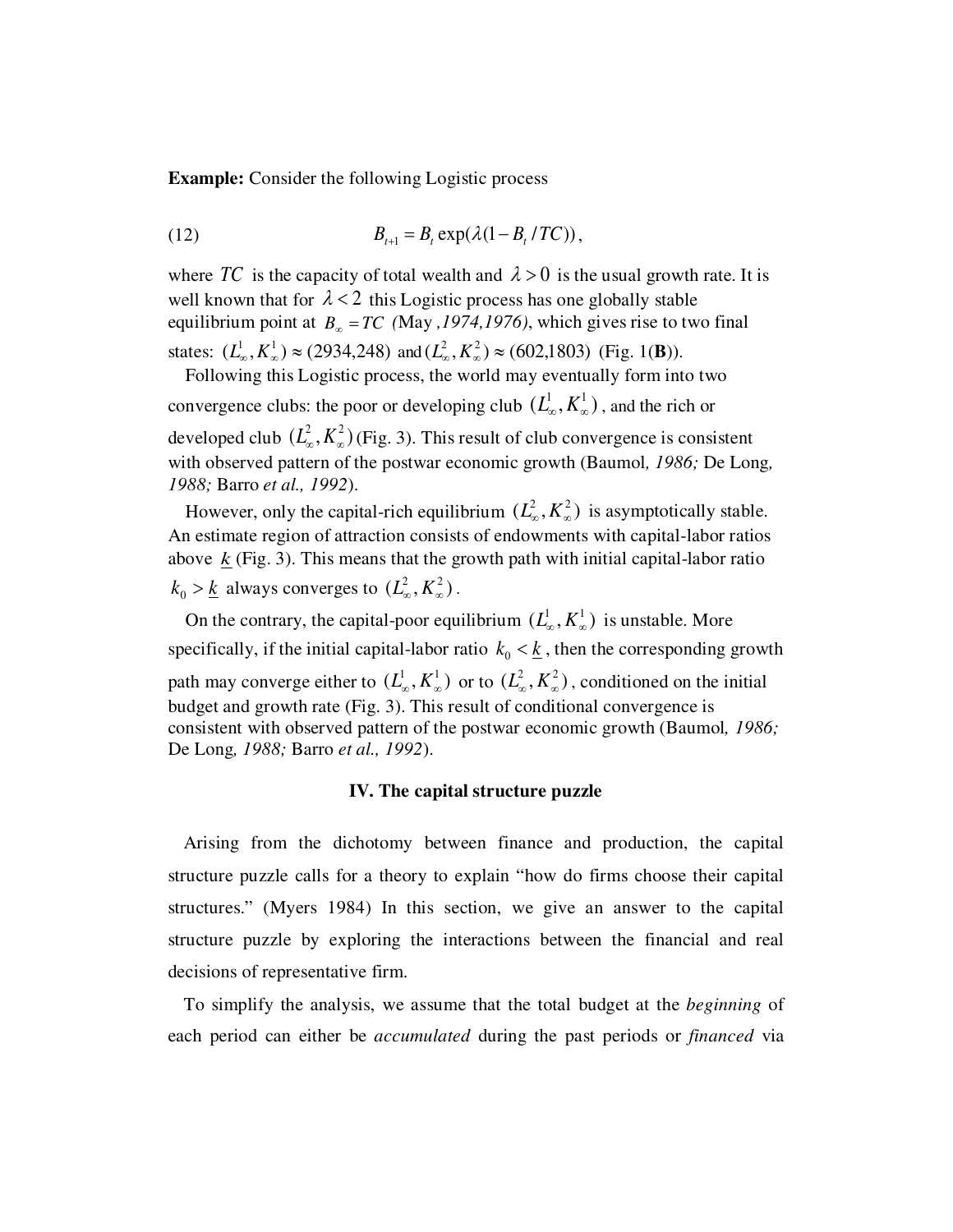perpetual debts with risk-free interest rate. Formally, let  $E_t$  and  $D_t$  denote the market value of equity and debt respectively, then the budget constraint becomes into

(13) 
$$
iK_t + WL_t = B_t = E_t + D_t.
$$

At the *end* of period  $t$ , the firm has to pay the risk-free interest payment  $D_t r$ . So the no arbitrage constraint must be adjusted accordingly<sup>[11](#page-11-0)</sup>

(14) 
$$
PQ_t + iK_t(1-\delta) = (E_t + D_t)(1+r) - D_t r = E_t(1+r) + D_t.
$$

Taken together, the equilibrium value of equity and debt can be solved as a function of physical variables

.

.

(15) 
$$
\begin{cases}\nrE_t = PQ_t - iK_t\delta - WL_t \\
rD_t = iK_t(r+\delta) + WL_t(1+r) - PQ_t\n\end{cases}
$$

Consequently, the equilibrium debt/equity ratio is uniquely determined by the actual endowment of capital and labor when a particular production function  $Q_t = AF_t(K_t, L_t)$  is specified, <sup>[12](#page-11-1)</sup> that is,

(16) 
$$
\frac{D_t}{E_t} = \frac{iK_t(r+\delta) + WL_t(1+r) - PQ_t}{PQ_t - iK_t\delta - WL_t}
$$

Since the factor endowments vary by industry, the actual debt/equity ratios will tend to vary significantly from one industry to another, and even between companies within an industry. As the economy develops, the equilibrium capital structure for the economy evolves correspondingly. These results are consistent with the basic patterns of actual capital structure in the real world (Lin *et al*. 2013; Ju *et al.,* 2015).

<span id="page-11-0"></span><sup>&</sup>lt;sup>11</sup> Now that the no arbitrage constraint is just an accounting identity, it can be easily adjusted to consider more practical factors such as the tax gains of debts (Miller 1977) and dividend policy (Miller and Modigliani 1961).

<span id="page-11-1"></span><sup>&</sup>lt;sup>12</sup> Another way is to understand  $Q_t$  as the final demand of the product. The existence of effective arbitrage roughly equated the supply and demand. So, in no-arbitrage equilibrium the supply roughly equals final demand, and *vice versa*.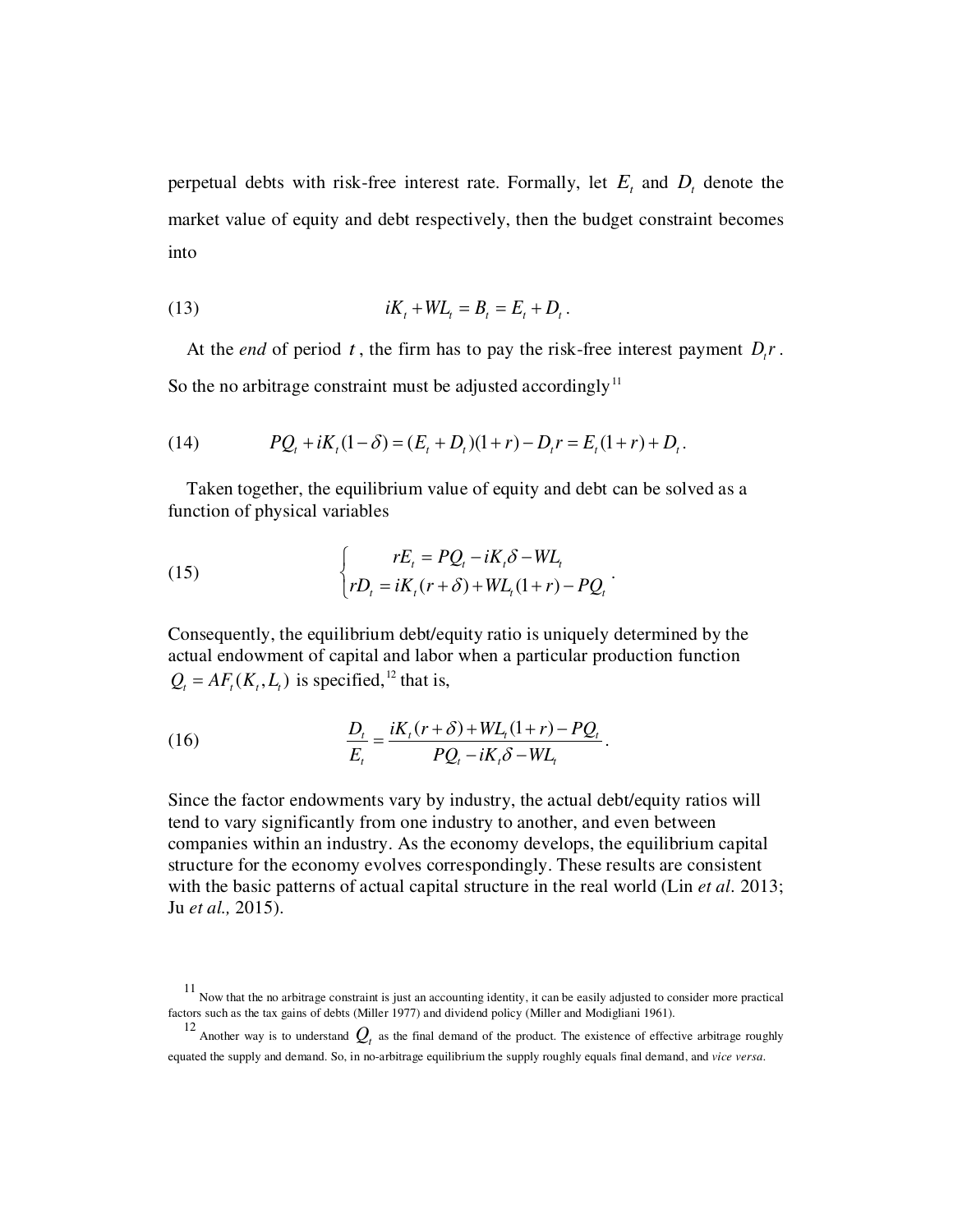Our technical route for understanding the capital structure puzzle can be illustrated by the following extended balance sheet (based on that of Miller 1988).

| <b>Assets</b>      | <b>Constraints</b> | <b>Liabilities</b> |  |
|--------------------|--------------------|--------------------|--|
| Productive Capital | <b>Budget</b>      | Debts              |  |
|                    | No arbitrage       | Equity             |  |
|                    | Technology         |                    |  |

### **V. Concluding Remarks**

I have reported a dynamic production model under the assumption of no arbitrage. It is shown that dynamic production in no-arbitrage equilibrium may exhibit complex behaviors, including a tangent bifurcation from the profit maximization point. As an application, we give an answer to the long-standing capital structure puzzle by showing that in no-arbitrage equilibrium a firm's capital structure is endogenously determined by its endowment structure, and *vice versa*. As a result, the actual debt/equity ratios would tend to vary by industry due to differences in the endowment structures. These findings are consistent with the empirical evidences.

As we have seen, no-arbitrage equilibrium is a natural generalization of profit maximization. Compared with neoclassical theory of production, this no-arbitrage based dynamic production model confers some methodological advantages:

- 1. It emphasizes the general equilibrium of the economic system as a whole.
- 2. Its dynamic essence enables us to investigate the dynamic evolution of the economic system.
- 3. It is based on no arbitrage assumption and hence bridges production and finance. Due to the central role of no arbitrage assumption in Finance (Ross, 2004), we believe that the no-arbitrage based production model is of a very general nature.

In conclusion, these methodological advantages justify the no-arbitrage based production model as a useful framework, and further effort should be made in order to integrate it in standard framework.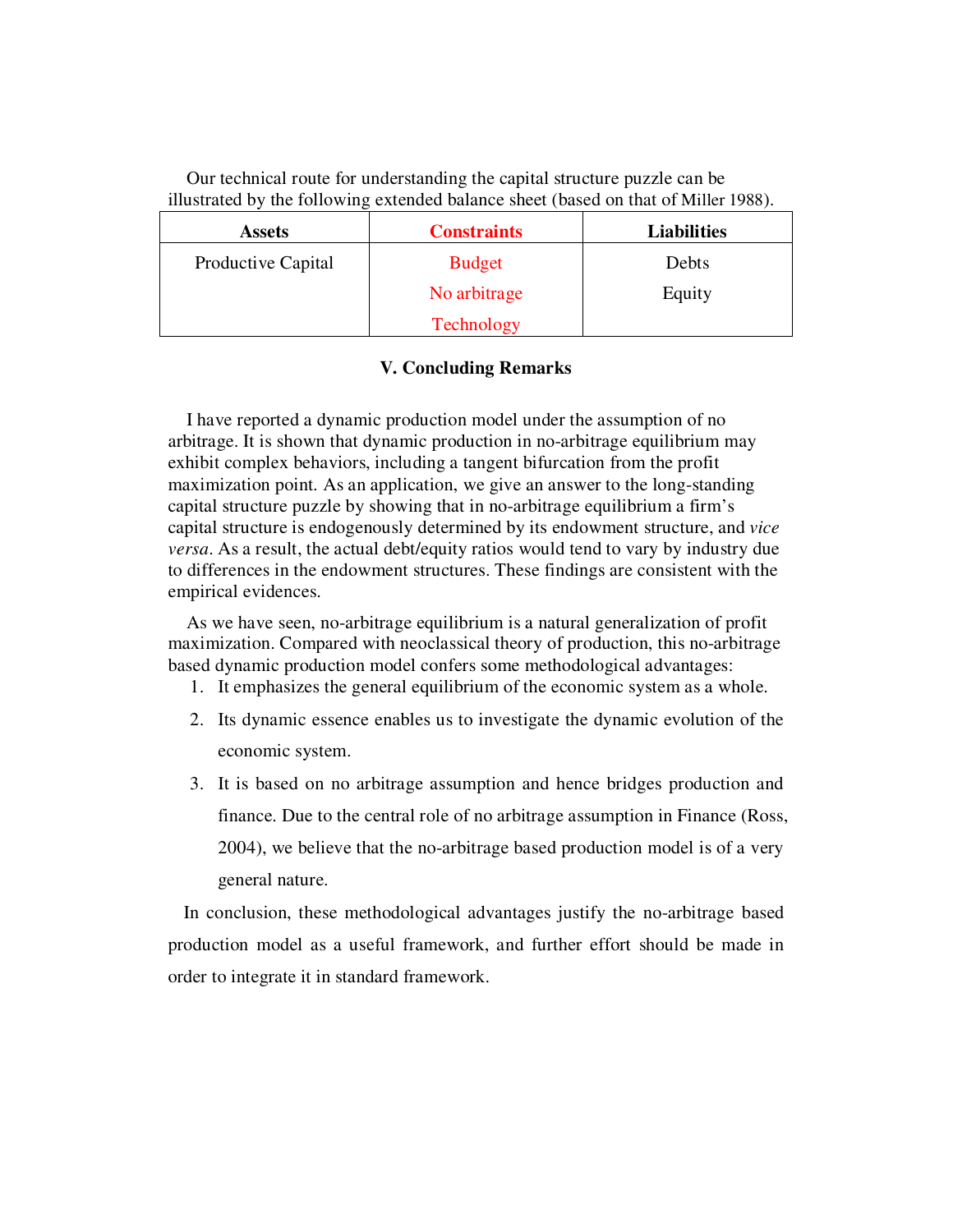#### REFERENCES

- Anderson, William L. and Ross, Ronald L. 2005. "The Methodology of Profit Maximization: An Austrian Alternative", *The Quarterly Journal of Austrian Economics* **8**:31–44.
- Becker, Gary S. (1962). "Irrational Behavior and Economic Theory", *Journal of Political Economy* 70(1):1-13.
- Michael J. Barclay and Clifford W. Smith. 2005. "The Capital Structure Puzzle: The Evidence Revisited", *Journal of Applied Corporate Finance* 17(1): 8- 17
- Barro, Robert J. and Sala-i-Martin Xavier. 1992. "Convergence", *Journal of Political Economy* **100**(2):223-251.
- Baumol, William J. 1986. "Productivity Growth, Convergence, and Welfare: What the Long-Run Data Show", *American Economic Review* **76**(5):1072- 85.
- Carter, Michael R. and Barrett, Christopher B. 2006. "The economics of poverty traps and persistent poverty: An asset-based approach", *The Journal of Development Studies* **42**(2):178-199.
- Costas Azariadis and Allan Drazen. 1990. "Threshold Externalities in Economic Development", *The Quarterly Journal of Economics* **105**(2):501-526.
- De Long, J. B. 1988. "Productivity growth, convergence, and welfare: comment", *American Economic Review* **78**(5):1138-1154.
- Diamond, P. 1967. "The Role of a Stock Market in a General Equilibrium Model with Technological Uncertainty." *The American Economic Review* **57**(4):759-776.
- Fama, E. 1972. "Perfect Competition and Optimal Production Decisions under Uncertainty." *The Bell Journal of Econiomics and Mantagement Science* **3**(2):509-530.

Fisher, Irving. 1930. *The Theory of Interest,* Macmillan: New York. Feynman R, Leighton R, and Sands M. 2013. *The Feynman Lectures on Physics, Volume* 

*I* (online edition), The Feynman Lectures Website. http://feynmanlectures.caltech.edu/I\_toc.html

Murray Z. Frank & Vidhan K. Goyal. 2015. "The Profits–Leverage Puzzle Revisited," *Review of Finance* **19**(4), pages 1415-1453.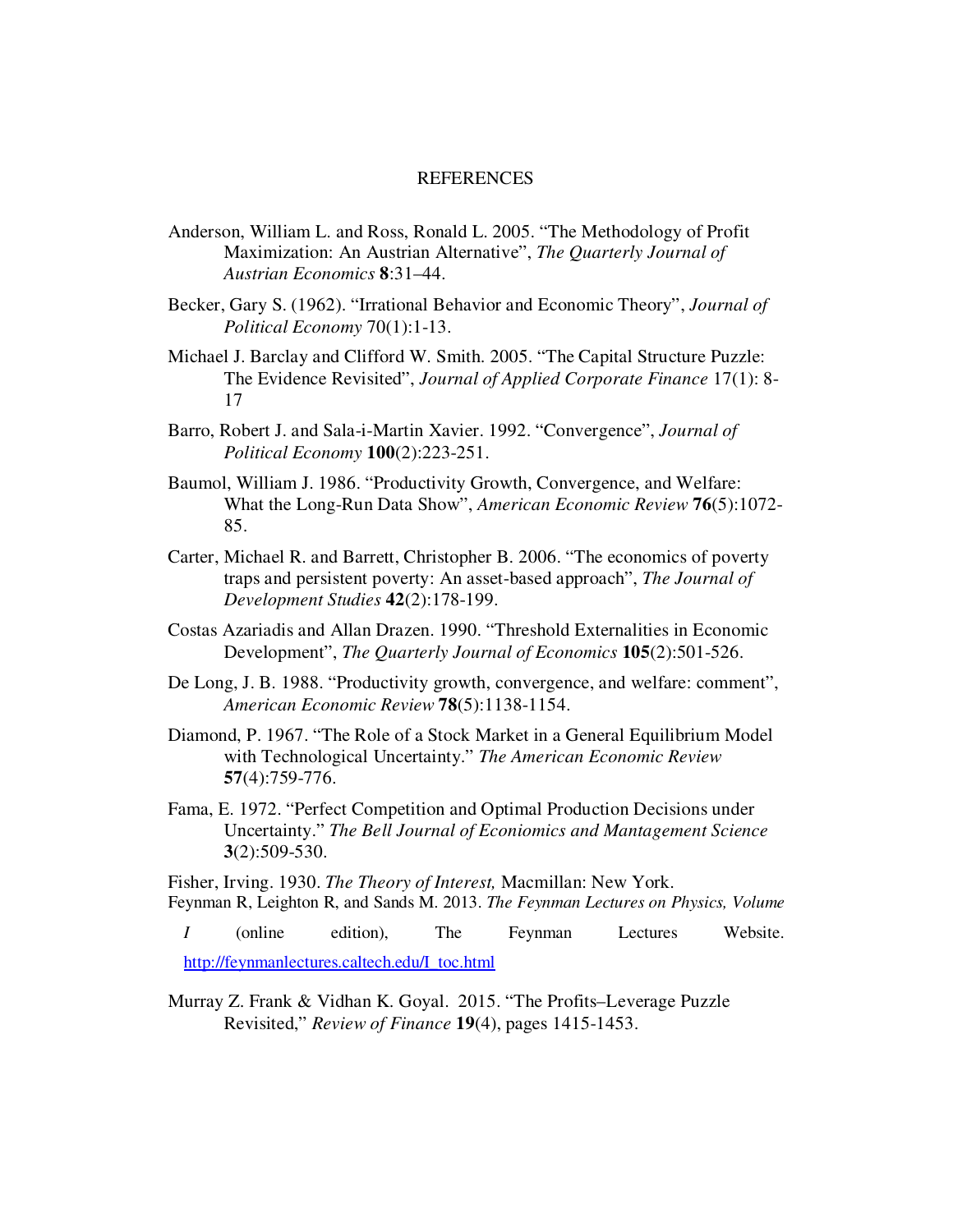- Goolsbee Austan, Steven Levitt, Chad Syverson. 2019. *Microeconomics 3rd edition*,Worth Publishers.
- Ju J., Lin J.Y., Wang Y. 2015. "Endowment Structures, Industrial Dynamics, and Economic Growth", *Journal of Monetary Economics*. **76():** 244-263.
- Koplin, H. T. 1963. "The profit maximization assumption", *Oxford Economic Papers (New Series)*. **15**(2):130-9.
- Kornai, J. E. Maskin and Roland, G. 2003. "Understanding the Soft Budget Constraint", *Journal of Economic Literature* **41**(4):1095-1136.
- Kydland, F. and E. Prescott. 1982. "Time to build and aggregate fluctuations", *Econometrica* **50**(6):1345-1371.
- Hayne E. Leland. 1974. "Production Theory and the Stock Market", *The Bell Journal of Economics and Management Science* **5**(1):125-144.
- Lin, Justin Yifu. 2011. *New structural economics: a framework for rethinking development*,The World Bank:Washington, D.C.
- Lin, J.Y., X. Sun, Y. Jiang. 2013. "Endowment, industrial structure, and appropriate financial structure: a new structural economics perspective." *Journal of Economic Policy Reform* **16**(2):109-122.
- May, Robert M. 1974. "Biological Populations with Nonoverlapping Generations: Stable Points, Stable Cycles, and Chaos", *Science* **186**(4164):645-647.
- May, Robert M. 1976. "Simple mathematical models with very complicated dynamics", *Nature* **261**(5560):459-467.
- Miller, Merton H. 1977. "Debt and Taxes", *The Journal of Finance* **32**(2):261-75. Miller, Merton H. 1988. "The Modigliani-Miller Propositions After Thirty Years."

*Journal of Economic Perspectives* **2**(4):99-120.

- Modigliani, Franco. 1988. "MM--Past, Present, Future." *The Journal of Economic Perspectives* **2**(4):149-158.
- Modigliani, Franco. and Miller, Merton H. 1958. "The Cost of Capital, Corporation Finance and the Theory of Investment." *American Economic Review* **48**(3):261-97.
- Miller, Merton H. And Modigliani, Franco. 1961. "Dividend Policy, Growth, and the Valuation of Shares", *Journal Of Business* **34**(4):411-33.
- Myers, S. 1984. "The Capital Structure Puzzle", *Journal of Finance* **39**(3),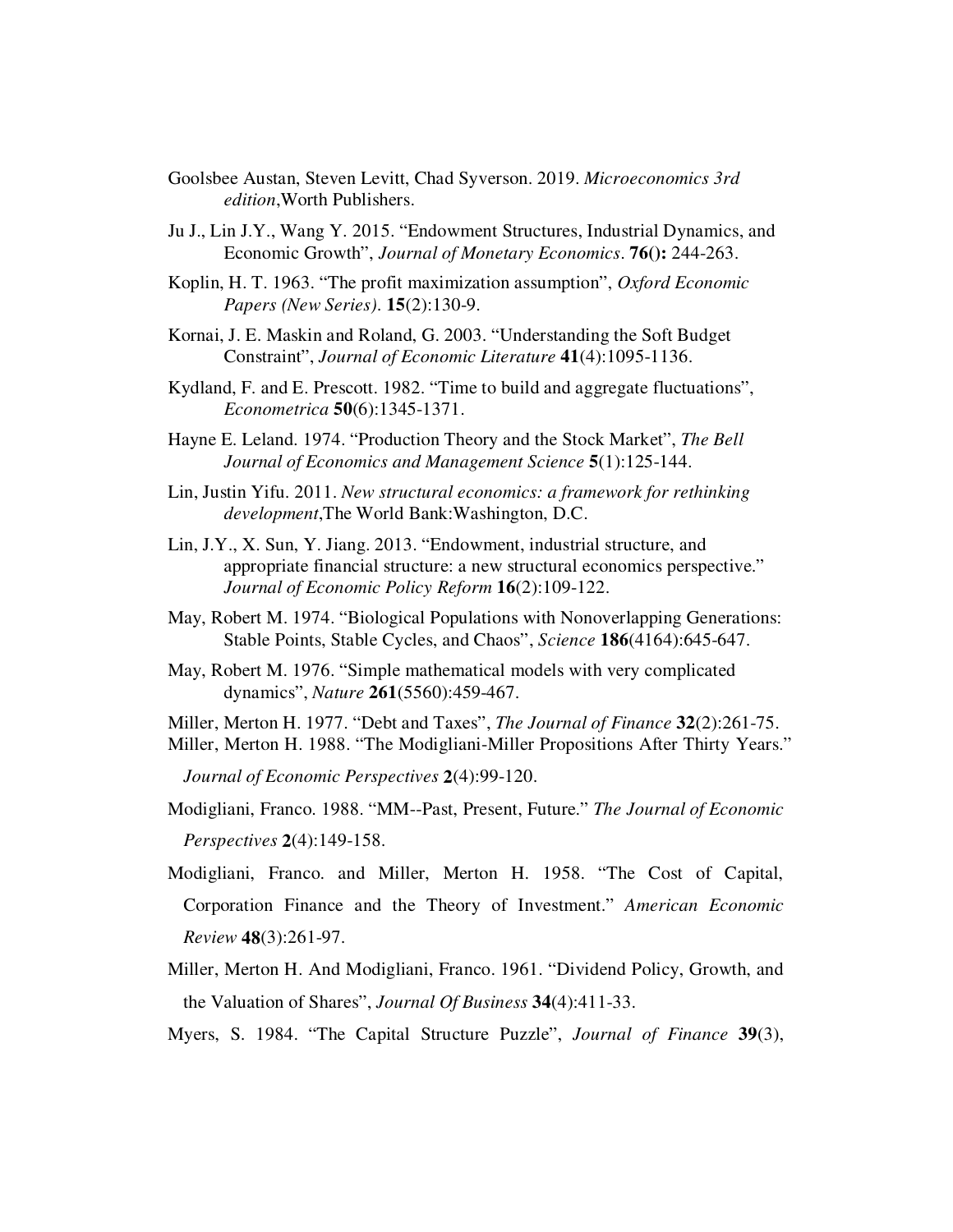pp.575-592.

- Robinson, R. Clark. 2012. *An Introduction to Dynamical Systems: Continuous and Discrete Second Edition*, American Mathematical Society.
- Ross, Stephen A. 1977. "The Determination of Financial Structure: The Incentive-Signalling Approach", *Bell Journal of Economics* **8**(1):23-40.
- Ross, Stephen A, 1978. "Some Notes on Financial Incentive-Signalling Models, Activity Choice and Risk Preferences", *Journal of Finance* **33**(3):777-792.
- Ross, Stephen A. 2004. *Neoclassical Finance*, Princeton University Press.
- Sandmo, Agnar. 1971. On the Theory of the Competitive Firm Under Price Uncertainty, *The American Economic Review* 61(1): 65-73.
- Sharpe, William F. 1964. "Capital Asset Prices: A Theory of Market Equilibrium under Conditions of Risk", *Journal of Finance* **19**(3):425–42.
- Stiglitz, J. 1972. "On the Optimality of the Stock Market Allocation of Investment". *Quarterly Journal of Economics* **86**(1):25-60.
- Stiglitz, J.E. 1974. "On the Irrelevance of Corporate Financial Policy", *American Economic Review* **64**(6):851-866.
- Tao Y. 2016. "Spontaneous economic order", *Journal of Evolutionary Economics* **26**(3):467–500.
- Tobin, James. 1958. "Liquidity Preference as Behaviour Towards Risk", *Review of Economic Studies* **25** (2):65-86.
- Tobin, James. 1965. "Money and Economic Growth", *Econometrica* **33** (4):671- 684.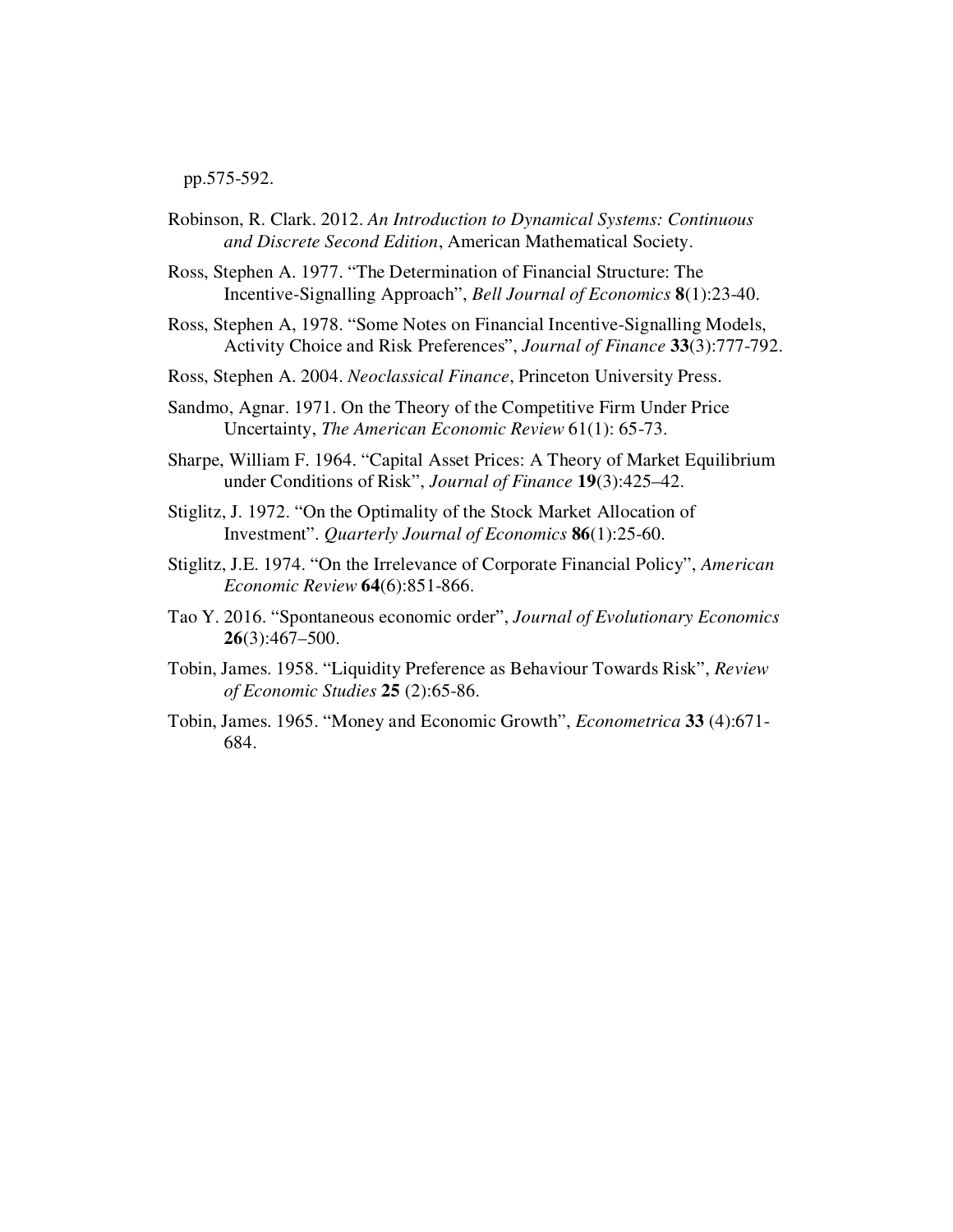#### **Appendix. Lyapunov Asymptotic Stability**

,

We shall consider the Lyapunov asymptotic stability of the system of accounting identities

(A1) 
$$
\begin{cases} iK_t + WL_t = B_t \\ PK_t^{\alpha} L_t^{\beta} + i(1-\delta)K_t = B_t(1+r) \end{cases}
$$

under the exponential Logistic process

(A2) 
$$
B_{t+1} = B_t \exp(\lambda(1 - B_t / TC)),
$$

where  $\lambda > 0$  is the usual growth rate and TC is the capacity of total wealth.

It is well known that this Logistic process has a globally stable equilibrium point at  $B_\infty = TC$  for all  $\lambda < 2$  (May, 1974, 1976). Correspondingly, for  $\lambda < 2$  the economic system has two steady-state solutions  $(L^1_\infty, K^1_\infty)$  and  $(L^2_\infty, K^2_\infty)$  (Fig. 1(**B**)). In theory, none of them can have global asymptotic stability in the sense of Lyapunov (Robinson, 2012).

Fortunately, the dynamic nature of our model enables us to discuss the asymptotic stability of these solutions under Cobb–Douglas technology with *constant return to scale*. In such a case the product function has the form

 $Q_t = K_t^{\alpha} L_t^{1-\alpha}$  for some  $\alpha \in (0,1)$ .

To proceed, eliminate  $B_t$  from the system to get

(A3) 
$$
PK_t^{\alpha}L_t^{1-\alpha} = i(r+\delta)K_t + W(1+r)L_t.
$$

Dividing  $L_t$  and rewrite it in terms of per capita variable  $k_t = K_t / L_t$ , we have

(A4) *Pk* (*ri* )*k W* 1( *r*) *<sup>t</sup>* = +<sup>δ</sup> *<sup>t</sup>* + + α .

Rearrange equation (A4) as follows

$$
(A5) \t k_t = \frac{P}{i(r+\delta)} k_t^{\alpha} - \frac{W(1+r)}{i(r+\delta)} := g(k_t) .
$$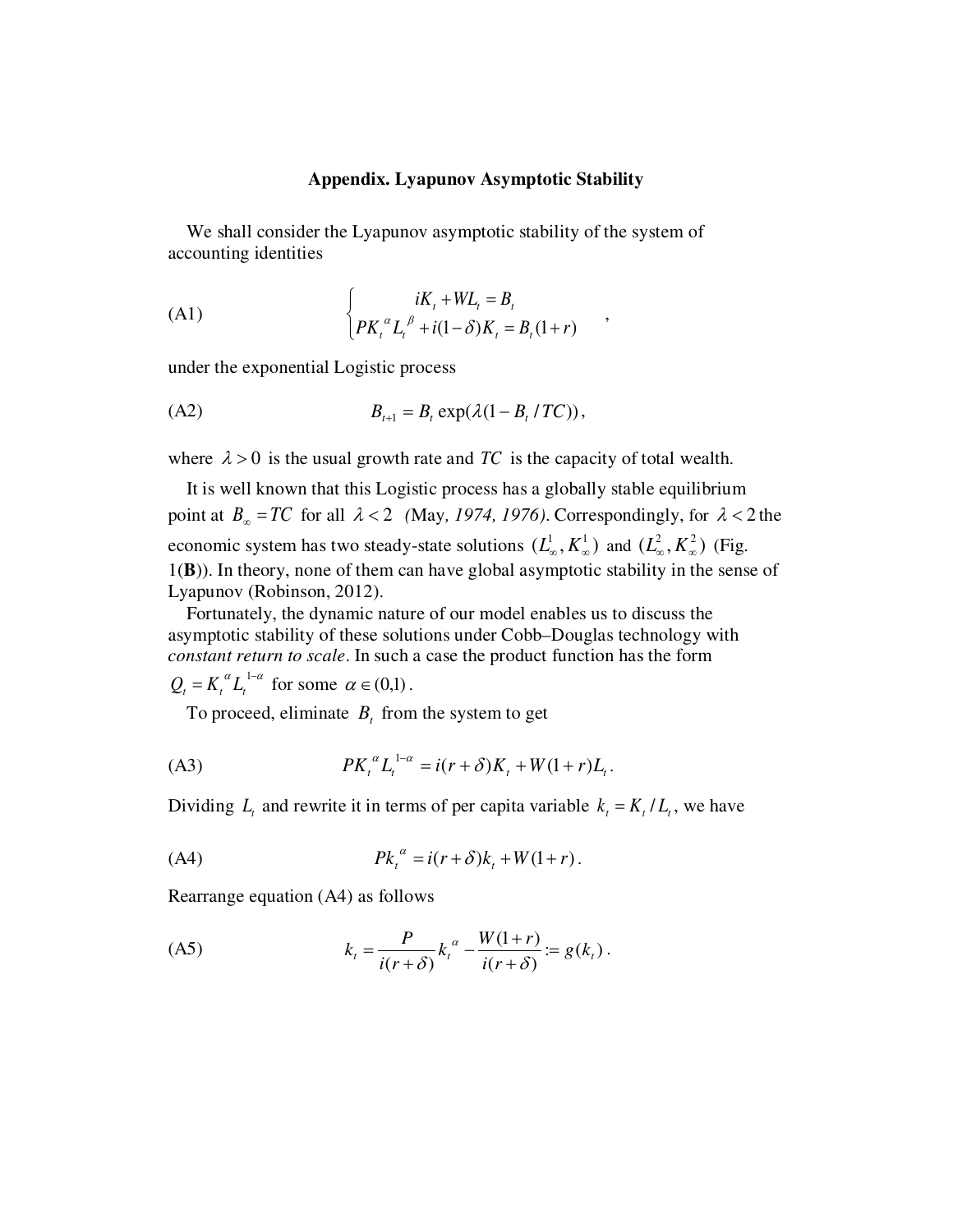It is easy to see that  $k_t = g(k_t)$  is a fixed point of the nonlinear function  $g(\cdot)$ . To analyze the stability of  $k_t$  under iteration, take first-order derivative with respect to *<sup>t</sup> k*

$$
(A6) \t\t\t g'(kt) = \frac{\alpha}{i(r+\delta)} P k_t^{\alpha-1}.
$$

Since equation (A4) always holds in equilibrium, we can solve and then substitute for  $P k_t^{\alpha-1}$  to get

(A7) 
$$
g'(k_{t}) = \alpha \left( 1 + \frac{W(1+r)}{i(r+\delta)} \times \frac{1}{k_{t}} \right).
$$

It is well known (Robinson, 2012) that the fixed point  $k_t = g(k_t)$  is stable under iteration if its first-order derivative satisfies

$$
(A8) \t\t g'(kt) = \alpha \left( 1 + \frac{W(1+r)}{i(r+\delta)} \times \frac{1}{k_t} \right) < 1.
$$

Solving for  $k_t$  we obtain a threshold for  $k_t$  to be asymptotically stable

$$
(A9) \t\t kt > \frac{\alpha W(1+r)}{(1-\alpha)i(r+\delta)} := \underline{k}.
$$

A limiting case of important interest is when  $\delta \rightarrow 1$  and  $r \rightarrow 0$ . In such a case this threshold approaches to  $\alpha W/((1-\alpha)i)$ , which is exactly the *expansion path* derived from cost minimization under Cobb–Douglas production function (Goolsbee *et al.*, 2019). Further, if  $r + \delta < 1$ , then it's easy to see that the threshold value satisfies  $k > \alpha W / (1 - \alpha)i$ .

As an example, consider the following instance corresponding to  $B_{\infty} = TC \approx 33063$ 

(A10)  
\n
$$
\begin{cases}\n15K_t + 10L_t = 33063 \\
16.3678K_t^{0.2}L_t^{0.81} + 12K_t = 1.05 \times 33063\n\end{cases}
$$

It's routine to check that this system has two solutions  $(L^1_\infty, K^1_\infty) \approx (2934,248)$  and  $(L_{\infty}^2, K_{\infty}^2) \approx (602,1803)$  (Fig. 1(**B**)). Here the Cobb–Douglas production function

.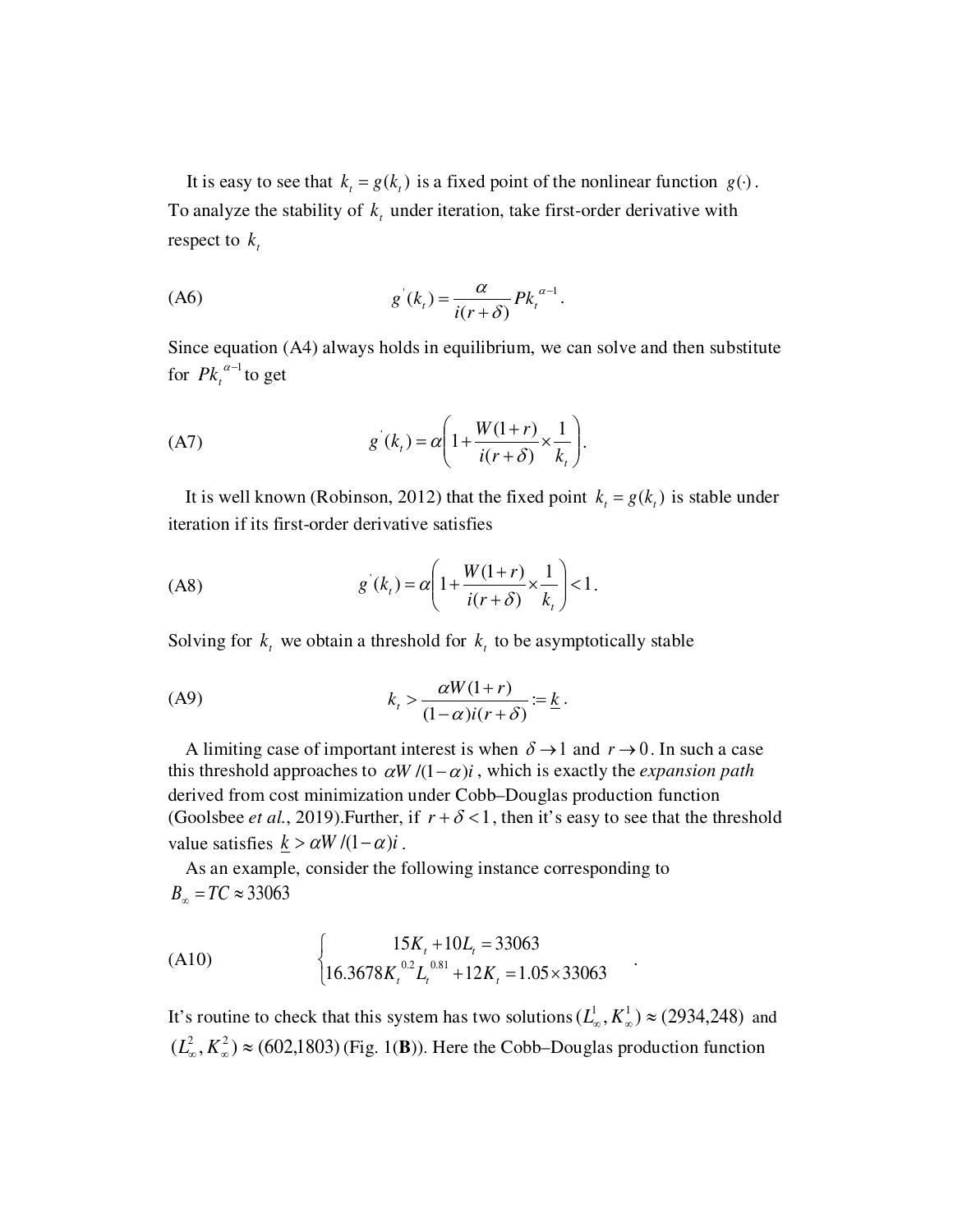$Q_t = K_t^{0.2} L_t^{0.81}$  *approximately* satisfies constant return to scale. So we can obtain a *rough* estimate of the threshold value

(A11) 
$$
\underline{k} = \frac{\alpha W(1+r)}{(1-\alpha)i(r+\delta)} \approx 0.7.
$$

As a result, the capital-rich equilibrium  $(L_{\infty}^2, K_{\infty}^2)$  is asymptotically stable, with an estimate region of attraction consists of endowments whose capital-labor ratios are above  $k$ . This means that the growth path with initial capital-labor ratio  $k_0 > \underline{k}$  always converges to the capital-rich equilibrium ( $L^2_{\infty}, K^2_{\infty}$ ). On the contrary, the capital-poor equilibrium  $(L^1_\infty, K^1_\infty)$  is unstable. More specifically, if the initial capital-labor ratio  $k_0 < \underline{k}$ , then the corresponding growth path may converge either to  $(L^1_\infty, K^1_\infty)$  or to  $(L^2_\infty, K^2_\infty)$ , conditioned on the initial budget and growth rate. These findings are consistent with the empirical pattern of *conditional convergence* (Baumol*, 1986;* De Long*, 1988;* Barro and Xavier*, 1992*).

To investigate the robustness of this threshold, we define the system's growth path starting from  $(L_0, K_0)$  in the following way: Using  $(L_0, K_0)$  as starting point, we apply numerical method to find the solution  $(L_1, K_1)$  for the system at  $B_0$ . Recursively, by adopting  $(L_1, K_1)$  as new initial value, we continue to apply numerical method to calculate a solution  $(L_2, K_2)$  for the system at  $B_1 = B_0 \exp(\lambda (1 - B_0 / TC))$ . Repeat this iteration process until a satisfactory growth path  $\{(L_t, K_t) | t = 0, 1, 2, \cdots\}$  is obtained.

Following this iteration process, the world may eventually form into two convergence clubs: the rich or developed club  $(L_{\infty}^2, K_{\infty}^2)$ , and the poor or developing club  $(L_{\infty}^1, K_{\infty}^1)$  (Fig. 3 and Fig. A1). This result of club convergence is consistent with observed pattern of the postwar economic growth (Baumol*, 1986;* De Long*, 1988;* Barro *et al., 1992*).

To continue, we fix the growth rate at  $\lambda \in (0,2)$ . Then we choose the initial budget  $B_0 < TC$  at random and randomly select the initial endowment  $(L_0, K_0)$ along the budget line corresponding to  $B_0$ . As is shown in figure 3 and Figure A1, all growth paths with initial capital-labor ratio  $k_0 > k$  will converge to the capitalrich solution  $(L_{\infty}^2, K_{\infty}^2)$ . On the contrary, the growth path with initial endowment structure  $k_0 < \underline{k}$  may converge either to  $(L^1_\infty, K^1_\infty)$  or to  $(L^2_\infty, K^2_\infty)$ . The resulting